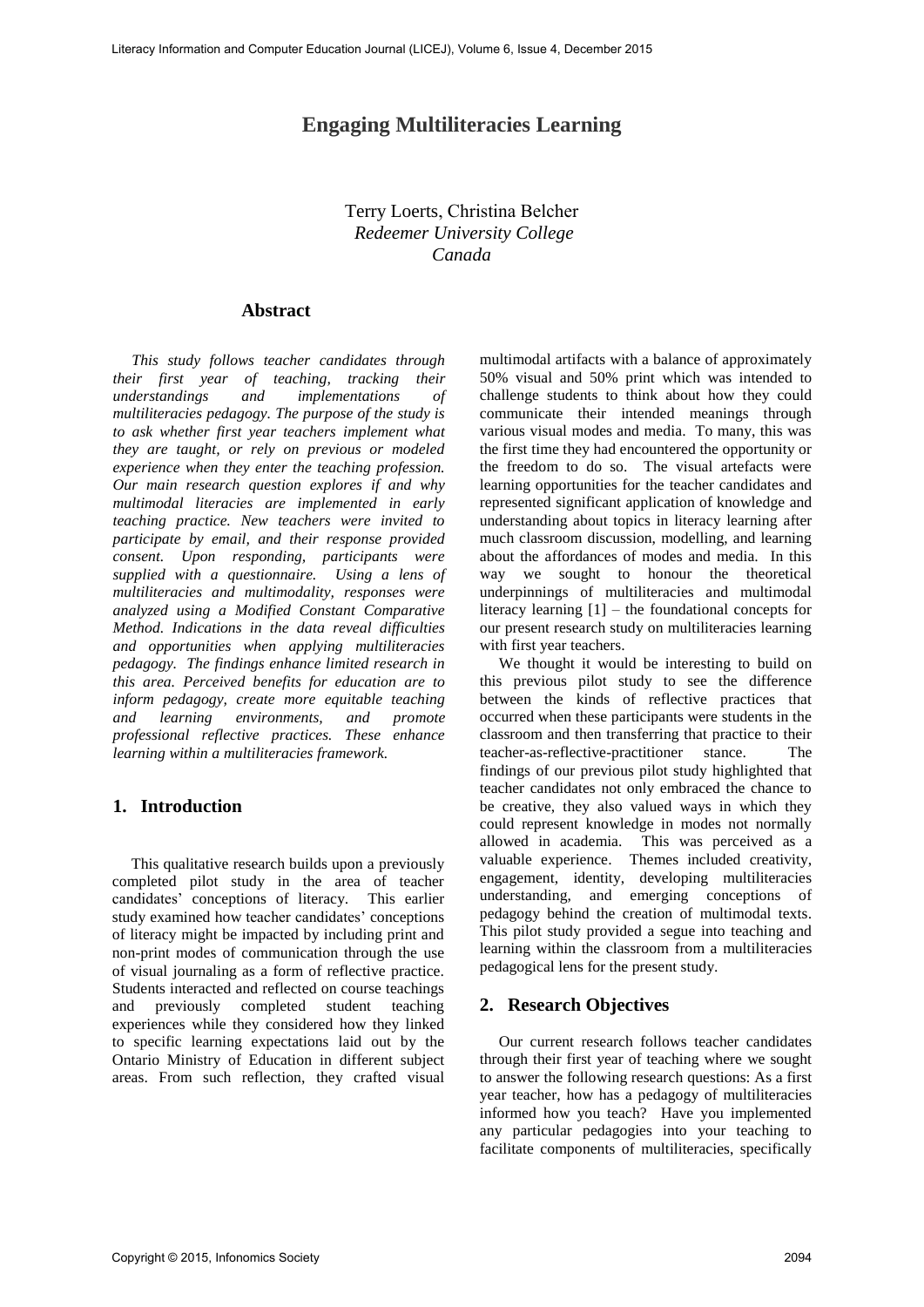multimodal literacy learning? If so, how are these assessed and/or evaluated? In following teachers from their teacher education program into their first year of teaching, this research endeavors to shed light into how theory does or does not translate into practice. Not only does this benefit the teaching profession to improve course content in the area of literacy, it also serves to involve first year teachers in reflective practice as a way to continue their learning about multiliteracies. This study fills a gap in the research literature in understanding how institutions of higher learning can benefit from the kinds of reflective practice questions that we are asking first year teachers about implementing a pedagogy of multiliteracies.

# **3. Theoretical Perspectives**

This study takes place in Ontario and utilizes the theoretical perspectives of multiliteracies [1] and multimodal literacy [2]. Because the participants are previous teacher candidates in a Bachelor of Education program where we teach, they were introduced to literacy practices commensurate with those found in the public system from the Ontario Ministry of Education (OME) during their course of studies. As such, participants were familiar with curriculum documents that outlined definitions of literacy which led to in-class discussions of multiliteracies and multimodal literacy – two terms that are not clearly explained within the present Ontario curriculum documents. To elucidate a clearer understanding of multimodal literacy and multiliteracies as the theoretical lenses used in this study, it is helpful to first understand what literacy is defined as within the Ontario context. The OME defines literacy as, "The ability to use language and images in rich and varied forms to read, write, listen, speak, view, represent, and think critically about ideas. It enables us to share information, to interact with others, and to make meaning. Literacy is a complex process that involves building on prior knowledge, culture, and experiences in order to develop new knowledge and deeper understanding. It connects individuals and communities, and is an essential tool for personal growth and active participation in a democratic society." [3] This definition of literacy served as the basis for further in-class discussions when we were teaching these previous teacher candidates about what the various forms of literacy could look like within classroom teaching, how they could enhance student learning, and how they aligned with  $21<sup>st</sup>$  century understandings of what it means to be literate. As educators, we felt that the current definition of literacy within the curriculum documents for Ontario did not go far enough to articulate an expanded understanding of literacy as promoted by the theoretical concepts of multiliteracies and

multimodal literacy. Our research conclusions have supported this assumption. Our classes essentially equipped the teacher candidates with the theoretical and practical knowledge of literacy learning as defined by these perspectives in an effort to help them apply this understanding as they started their own teaching careers. This is the premise from which we built our present study  $-$  to follow these participants in their first year of teaching to see if they implemented a pedagogy of multiliteracies.

Multiliteracies [1] is defined as a cultural process where people learn to communicate in multimodal ways which are often reflective of the culture in which they are living. The premise of multiliteracies is that literacy is much more than being able to read and write. Because there has been what Jewitt calls a "social and cultural reshaping of the communicational landscape," [4] linguistic forms of communication such as reading and writing are no longer solely adequate for communication. One of the foundational papers written about this reshaping of communication is by the New London Group (NLG) in 1996. Their paper, *A Pedagogy of Multiliteracies: Designing Social Futures* [1] talks about global and linguistic diversities that people utilize in their everyday lives. This includes the variety of texts that people use in their every day practices that include print-based literacies and the visual and multimodal texts that can be created through various mediums (e.g. through technology). The NLG further explain the variety of texts that can be created and how they are multimodal in nature. This brings the second theoretical perspective to light – that of multimodal literacy.

Multimodal literacy defines literacy in an expanded way that goes beyond traditional reading and writing practices that dominate school literacy learning [7]. It takes into account all modes of communication including image, gaze, gesture, movement, music, speech, and sound effect [2]. Multimodal literacy also considers how these modes are read, viewed, produced, responded to and understood [5] – whether through technological means or more print-based mediums such as film, music compositions, music, or pen and paper. Jewitt [4] says it well when she says that communicating in multimodal ways is "embedded within a wider social semiotic" and does not "side-line language." In multimodal literacy learning, each mode is considered equal in importance, even if every mode does not have comparable representation in a text.

The idea the multimodal literacy enables individuals to be active in designing meaning speaks to the agentive nature of being literate. The design process also enables the designer to be engaged, process information critically and creatively, encourages imagination and problem solving, and to be self-reflective [6]. The concern that we have as educators, and one that is reflected in the research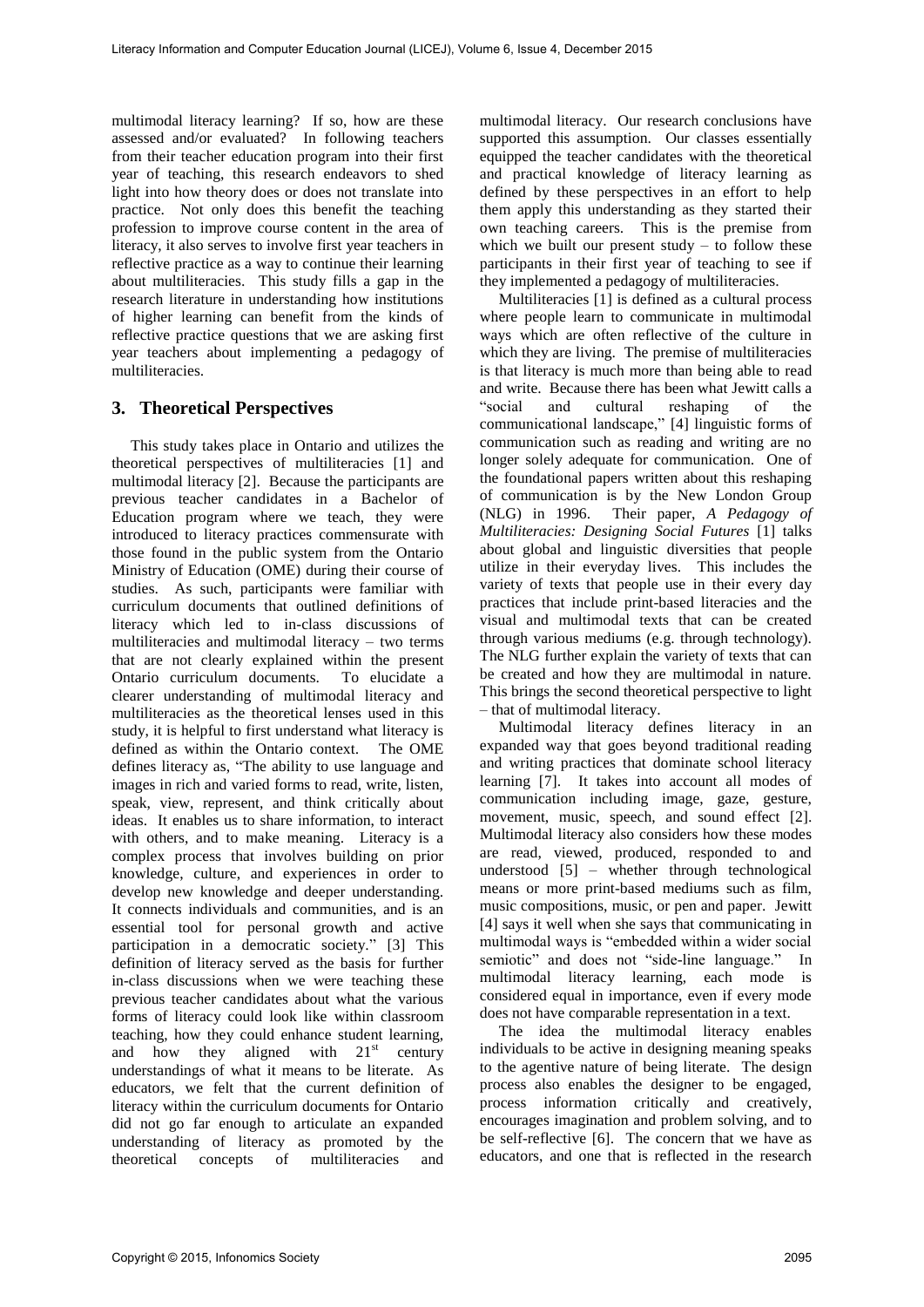literature, is that multimodal literacy learning is complex and essential in today's communicational landscape. These literacy practices are sometimes acknowledged in school settings, but more often they are not [7].

Multimodal literacy as a construct is relatively young. It has been theorized for a few decades and researchers continue to advocate an expanded view of literacy to take into account all modes of communication and the many ways these multimodal texts can be read, viewed, produced, responded to, and understood [4, 5]. The way that modes are understood and implemented to create meaning is multifaceted. The ways that schools affirm or ignore these potentially meaningful modes of communication will shape the kinds of texts that students make, view, respond to and understand. These are foundational frameworks on which to base our work in guiding teacher candidates to further their understanding and application of multiliteracies pedagogy in their own teaching.

## **4. Literature Review**

The significance of this research comes at a time where tensions still exist in educational contexts for what counts as literacy. This landscape is more multimodal in nature [2], reflecting the need to provide an expanded understanding and application of literacy and the media through which we communicate. Recent research indicates educational policies and standardized testing in Ministry guidelines for Ontario focus on print-based texts [8]. Cummins [9] questions the effectiveness of multiliteracies within various educational systems from schools through to the Ontario Ministry of Education. The research literature indicates that print-based literacy learning is still dominant in many classrooms [8, 11]. These tensions spill over into teacher education programs as theory does not always translate into practice for helping teacher candidates feel "more confident of their ability to deal with multimodal materials" [8]

This reshaping of the communicational landscape is in part a response to the findings of the NLG [1]. The authors suggest that global and linguistic diversities fuel the variety of texts people use to communicate. They also propose that literacy pedagogy should reflect facility with these texts in multimodal ways. Thus, a pedagogy of multiliteracies emerged to represent "a different kind of pedagogy, one in which language and other modes of meaning are dynamic representational resources, constantly being remade by their users as they work to achieve their various cultural purposes" [1]. Providing ways for teacher candidates to think about teaching and learning through multimodal literacy opportunities does not replace, as much as it expands and enhances traditional linguistically based

pedagogies. Various studies in the research literature point to the teaching and learning opportunities and outcomes provided from a multiliteracies perspective at both the university and K-12 education levels.

One research project that exemplified the possibilities that can happen with multimodal literacy learning occurred with grade one and two students in a South African school. Entitled the *Olifantsvlei Fresh Stories Project* [11] the students developed stories in multimodal ways – through the use of paper mâché dolls, play performances, drawings, writing, and dialogue. The project enabled students to be creatively engaged with their own knowledge and resources to become active designers of meaning. Unexpected setbacks with the paper mâché mixture propelled students to insist that they could find their own resources from home to fashion their own dolls. The resulting traditional African figures that the students went on to fashion with the help of family members included various recyclable and natural materials such as food containers, gourds, grass, and cloth. Stein [11] argues that these are unexpected moments of creativity that serve as further entry points for literacy learning.

In a research study by Winters and Lenters [12] grade five students engaged in dramatic storytelling using fairytales. Students began by reading traditional fairytales which they then elaborated on from their own experiences and versions specific to their own cultural backgrounds. They searched for alternate versions through book trailers, videos and DVD's and then compiled a list of elements that were similar throughout different genres before getting into groups to create their own dramatic fairytale. They viewed live performances and had discussions about how they would use speech, gesture, space, and simple props to communicate. Throughout this process students discovered the affordances of modes and their effectiveness at communicating intended meaning. Throughout the process of rehearsing and receiving feedback from peers, teachers, and a professional theatre group, the students continued to refine their written scripts and dramatic productions which were eventually videotaped and viewed by the whole class. These multimodal literacy learning experiences afforded students multiple ways to "explore and experiment with language" [12].

Research with graduate students as practicing classroom teachers also engaged in multimodal design processes to create multimodal literacy texts [13]. The experiences of actively engaging with different modes and media served as a model for practices that they could bring back to their own classrooms. In an assignment called a Multimedia Life Box Project, the students created a multimodal text that reflected something personal in their lives. One student tried to convey her experiences through a visual presentation where words dominated, but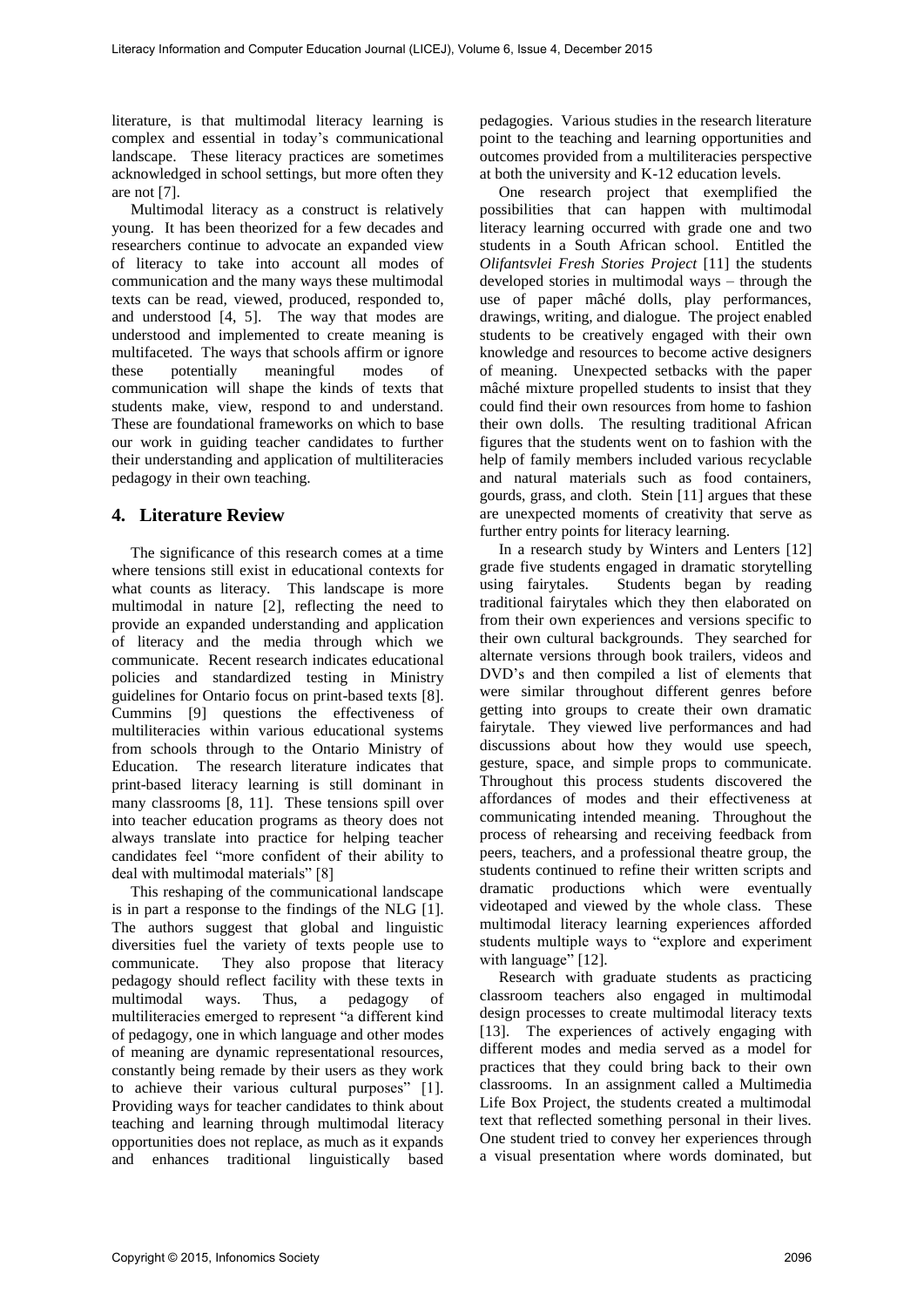through her editing process she recognized that words were not providing the affordances of her experiences with spelunking in a way that conveyed her adventurous and terrified feelings. Experimenting with other modes led her to investigate the affordances of sounds and images. She found a sound of a fast heartbeat to include in the background of her text that reflected her feelings of claustrophobia that she constantly fought to overcome while exploring caves. The affordance of sound conveyed a more physical reality to her experiences. From these design processes the student recognized the importance of experimenting with modes and media and providing resources with which to design and communicate in multimodal ways.

These brief examples provide a glimpse into the potential of multimodal literacy learning that is not yet fully realized in classrooms [14]. Identifying how new teachers translate multiliteracies pedagogy into their first year of teaching practice may provide further insight and contribute to this type of research literature.

# **5. Methodology**

This research was undertaken following ethical approval by Redeemer University College. Recent teacher education graduates active in teaching were invited to participate in an online questionnaire. The participant pool of 38 graduates included those who were employed either full or part time. Following invitation, 18% volunteered for the study. Students were contacted through email inviting them to participate in the research. After emailing back their consent, they were sent the questionnaire. All eligible participants were informed about their roles and rights. The questionnaire explored how multiliteracies education in an undergraduate program affects the teaching of recently graduated teacher candidates. It also asked the participants how their pre-service education is given value within the teacher's first year of teaching in the classroom.

Questions were asked from both a teaching and learning perspective to consider how those new to the profession utilized multiliteracies in their practice. The participants, as first year teachers, were asked to reflect on their teaching practices by thinking about how a multiliteracies perspective may or may not shape their teaching. Sample questions included: *Have you given students opportunities to express their learning and communicate in multimodal ways? If so, describe. In thinking about lessons that have utilized a multiliteracies perspective, how do you assess or evaluate assignments? If thinking about implementing multiliteracies pedagogy is difficult, what hinders this? Can you explain why you think these difficulties may influence your teaching?* 

The responses to the questionnaire were analyzed using a Modified Constant Comparative Method (MCCM) [15]. This method builds on the work of Glaser and Strauss [16] where data that is collected is examined and categorized according to emerging similarities in the data which are then coded. The insights from the initial examination of the data drives further data collection, categorization and coding. Eventually all data that is deemed relevant to the research question is coded; incongruent data is not used if it does not fit. The modification of the Constant Comparative Method allows for complexities in the data to be put into *more* than one category, allowing data to be coded in multiple ways. As a result the possible interconnectedness of the data is retained. The MCCM is a relatively new method for analyzing data in literacy research, and this study suggests how this method is particularly effective for elucidating the findings because of how the interconnectedness of the data is maintained.

As a MCCM, we analyzed our data using the process mentioned above. The responses to the questionnaire were charted, and then analyzed for individual perception. They were then reviewed to consider general participant group perceptions by similarity for each question, then were again reviewed and summarized for consistency and incongruences.

The process by which we analyzed our data unfolded like this: first, as participants responded to the questions posed, they were provided with pseudonyms and the reflective responses were charted by individual question and individual participant to each of the three questions posed. Second, charts were made of these responses. Third the data was then scrutinized for core words and ideas from each participant's response. Fourth, the data was reviewed again *across* the three questions for each individual's responses to see if identified ideas carried through across the three questions or if new information emerged. Fifth, the data was then reviewed to see the themes emerging from all collective participants for each question. From these analyses, we found similarities, differences and possible insights on the research as a whole.

## **6. Findings and Discussion**

In the questionnaire responses, there were two themes that dominated the findings. We categorized the first theme as the opportunities or difficulties that the participants noted, from their perspective, in applying multiliteracies pedagogy. Data revealed that the first year teachers did see opportunities to enhance the curriculum as some saw literacy through a cultural lens while others saw multiliteracies as more of a strategy so students could have a variety of entry points to learning. Some opportunities as well as difficulties lay within the interpretation of the use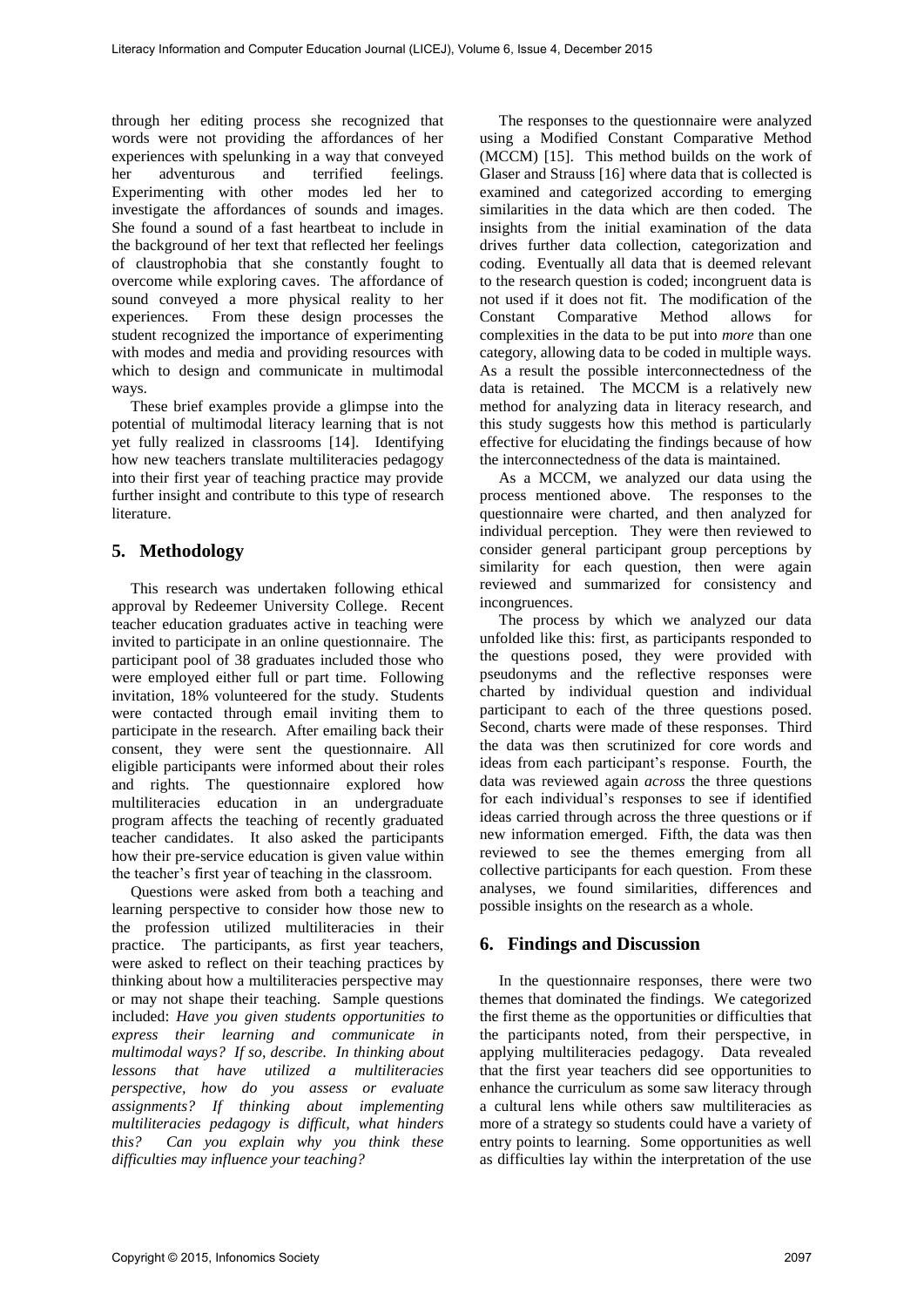of technology, while others understood multiliteracies as a means for providing other modes of communication to enhance student learning. In the second theme that we categorized as student learning and assessment practices, the participants noted that their pedagogical practices focused on holistic learning as well as instances of learning *how* This was especially noted by some instances in the findings with multimodal literacy learning. Finally, assessment practices were seen in various ways by the participants – some saw assessments as more self-directed learning while others noted that assessment should be more than just a final product so that students would feel comfortable exploring new ideas. These findings are presented below along with discussion.

In being attentive to "the voices of the everyday" [17] in participant narratives coding resulted in the two overarching key themes of opportunities and difficulties. Responses to the first theme can be understood in what value these participants place on multiliteracies, how multiliteracies is defined, and how that term is understood. The aspect of comprehending the scope of multiliteracies learning became significant as it illuminated the depth or lack of understanding that the participants had about implementing a pedagogy of multiliteracies. In addition, the findings also provided the researchers information conducive to reflective practice for future teaching. Selected samplings of participant responses are included in the following section in order to provide a variety of participant interpretations and perceptions of multiliteracies knowledge and understanding. Where possible the exact wording of the participant responses were used as a way of honouring their voices [18] and to further contribute to the integrity of the research.

One of the participants, Melody, voiced the insight that any new pedagogy or content specific terminology lays out a foundation for shaping lessons from a directive or perspective. "The multiliteracies perspective has also influenced me in that I am more aware of the cultural lens through which we see our study topics." For Melody, it is significant to note that multiliteracies have a *cultural ecology*, and are more than a method. She sees multiliteracies as more perspectival than strategic. This aligns well with the definition of multiliteracies at the beginning of this study that described how multiliteracies is a cultural process. Essentially, culture is constantly changing, so teaching is also reflective of those changes in some ways.

In contrast, Jane sees multiliteracies as a "methodology or strategy" which supports diversity by allowing multiple activities according to the strengths of the students. In effect Jane sees multiliteracies as a strategy where students are able to have a variety of entry points to learning. She notes: "I do not believe it is effective to focus on one

aspect of language (written or spoken), but try to include multiple teaching methods and activities." Jane also noted that she perceives multiliteracies as being aligned with specific subjects, most notably with English Language Arts (ELA). While multiliteracies may often be associated<br>predominantly with ELA, the fundamental predominantly opportunities that exist go beyond subject specific areas; ideally they need to be thought of as more fluid and interconnected within all subject areas. This is something that is important for both student engagement and teacher pedagogy.

Therese sees multimodal pedagogy as an opportunity from the standpoint that it is "a venue for implementing technology, new programs and apps into the classroom." She states: "By using photos, videos, they [students] are able to express what they are thinking without having to actually say it." Therese gets at the *medium* for the modal affordances that communicate. Her quote about photos is actually right on. However, we can have issue with her stance as a "venue for implementing technology" as this does not communicate understanding of the theoretical underpinnings – she does not have the metalanguage to show that she inherently understands the purpose of multiliteracies. Students do benefit from technology, but in a multiliteracies framework, technology is a tool to be used for understanding how different media can be used to create and understand multimodal texts. The affordances of technology can be advantageous in creating and viewing multimodal texts, but this is something that needs to be explicitly taught by the teacher so the students can apply this knowledge and learn what works to best communicate their intended meaning.

Joy adds a valuable perspective of the opportunities that multiliteracies can provide in the classroom. She teaches in a gender specific International School that uses Ontario Curriculum expectations. Due to an intentional institutional focus on pen and paper, she sees other modes of communication as being essential in the classroom for student learning. "This [school] program has various parts that do incorporate multimodal literacy, such as having the students use images to tell their thoughts or stories, incorporating the use of comic strip design ...in order to plan out their full writing piece." For Joy, the aspects of image and oral expression from different media are central, but not linked to any specifically owned technology. This may prove an interesting support to Melody's idea of multiliteracies as being a *cultural ecology*, which is truer to the purpose of multiliteracies learning.

One of our participants contributed her ideas of multiliteracies learning from the perspective of an occasional teacher. Sue did not have many opportunities to have her own classroom on a prolonged basis. She notes that in classrooms she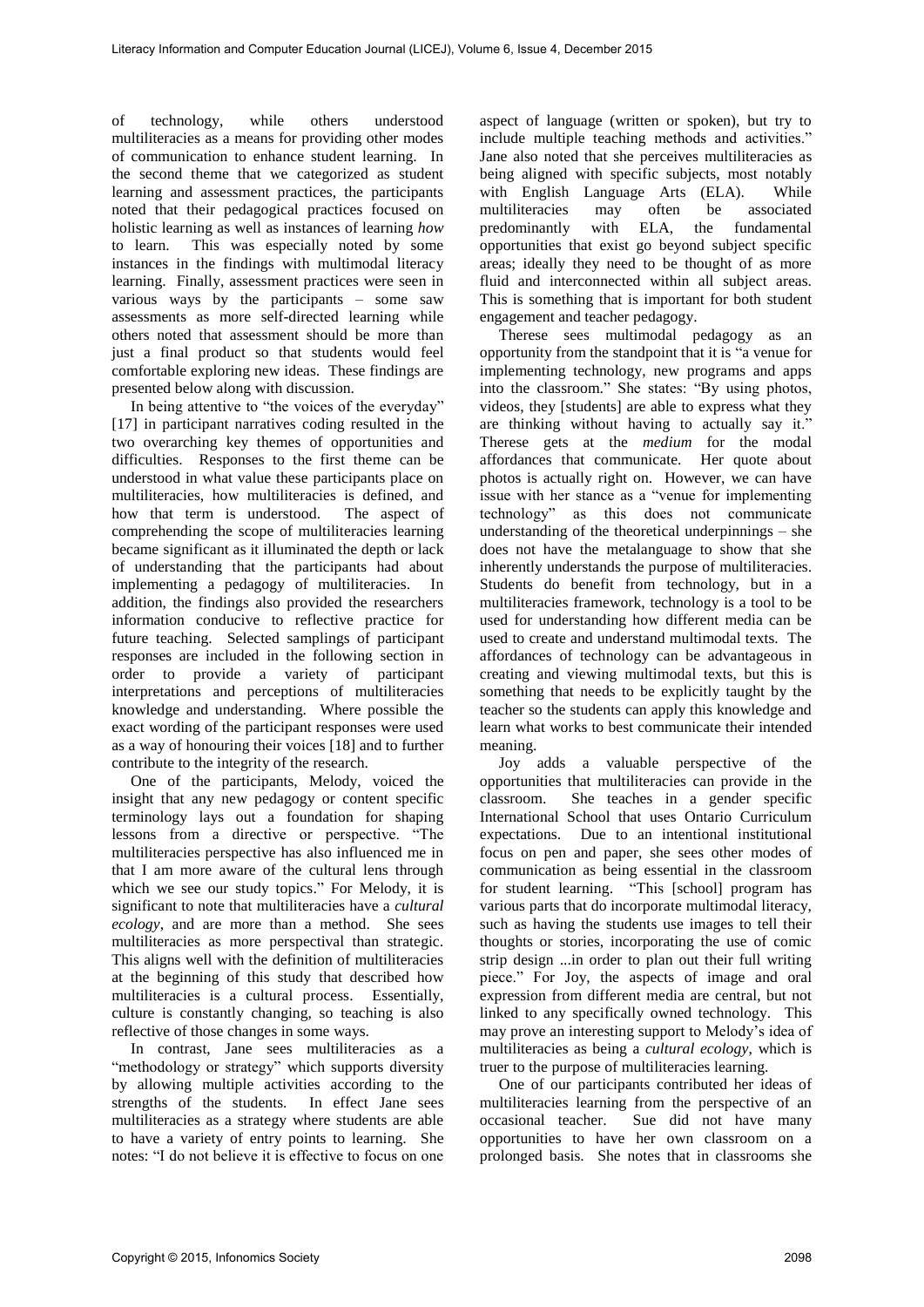frequents "there still seems to be a primary emphasis on more traditional reading and writing and less focus on other modes of literacy learning." This supports findings previously noted in the literature review. Sue had some flexibility in what she taught and as she noted, "I try to offer students freedom to express their ideas in different ways, though truthfully I do not have multiliteracies at the forefront of my mind." This raises an interesting thought: if teacher candidates graduate and do not have opportunities right away to enter a classroom, will they become what they have seen and experienced instead of applying what they have been taught when they do acquire a full-time job? Although Sue says her philosophy is more multimodal, her understanding on how to implement multimodal literacy is lessened by her perception of having inconsistent opportunities to do so because of her occasional teaching.

In reviewing these narratives on what the participants have seen as opportunities for multiliteracies learning, it became evident that although most of the newly minted teachers were enthusiastic in their pre-service teacher education to implement multiliteracies pedagogy, they did not fully understand how to implement multiliteracies in their classrooms until they had opportunity to reflect on what they would do to teach it. Perhaps in the transition from student to teacher there needs to be more opportunity for reflective practice. The findings indicate that support would certainly be helpful in this regard to solidify some of the understandings that were part of their literacy learning. At the same time it is helpful for us as educators to keep in mind that the emphasis must be on the *learning* that results from a multiliteracies perspective so that teachers see multiliteracies as more than just a strategy.

This concept on the focus on teaching and/or learning naturally surfaced in what we found to be the second key theme. This theme considered student learning and the value of multiliteracies in learning acquisition, including both assessment and any hindrances noted.

Melody clearly states what value she sees in multimodal literacies for the benefit of learning. "A multiliteracies perspective allows the student to learn about these literacies and how to examine them, learn from them, and use them properly. This is becoming more and more important as the global world becomes more prevalent and media plays an ever-increasing role in society." This is a very interesting response. In seeing the *cultural ecology* of multiliteracies as being more than a method, Melody appears to be able to reflect that education has a perspective, and this allows her to see what she will accept or reject as she teaches. Her assessments of tasks that include multimodal literacy learning involve not just the final texts which are assessed

with the aid of a rubric, but also include collaboration, comprehension, creativity, and conferencing. As Melody explained, this allowed her to "find out, and explain back to them what their project has shown me, both strengths and areas of growth [or challenge]." Melody's aim for student learning was more holistic and her assessment was not just individually based. Melody noted that her teaching involved a collaborative discussion which allowed students to learn how to listen to the perspectives of others as well as to achieve individually. At the same time that Melody focused on these important aspects of multiliteracies learning, she indicated that it was a struggle to do so because time was such a factor for her – she seemed to never have enough time to do everything she really wanted to do. This was indicated in her comment where she said she struggled with "…how to make learning authentic while still being responsive to the curriculum." This is a common conundrum which was referenced by many participants and is not exclusive just to first year teachers [8].

Jane indicated in her questionnaire response that she sees learning as a "whole perspective." However, she seems to fragment her understanding of multiliteracies. She feels "a variety in techniques used reaches more students" and that "multiliteracies also pushes students to try different things and consider the world as diverse." However, as indicated by multiliteracies, learning is not just a technique. She admits that implementing multiliteracies pedagogy is hard and requires a "broader way of teaching and thinking." Jane says she is hindered by being "limited right now in my use of technology in the classroom because it is not available at my school." This seems to be a common misconception with participants who appear to be equating technology *as* multiliteracies learning, when it is considered only one aspect of a broader conceptualization of what multiliteracies learning can be in a classroom.

Similar sentiments are echoed by Sue who says that "using technology responsibly and effectively should be components of literacy teaching and students should be taught the value of this kind of multimodal approach." We agree that technology is a tool or medium through which modes are enacted. Sue is able to articulate this more effectively when she indicates a responsive use of technology. However, like Jane, she also seems to equate technology with a "multimodal approach" which indicates that she is still becoming aware of the possibilities of multiliteracies learning through technology. But it should not end there.

Therese sees the values of *options* as being what is most significant to multiliteracies learning. For example, when Therese wrote about her ideas of assessment, she mentioned that her students created their own rubrics and set their own standards of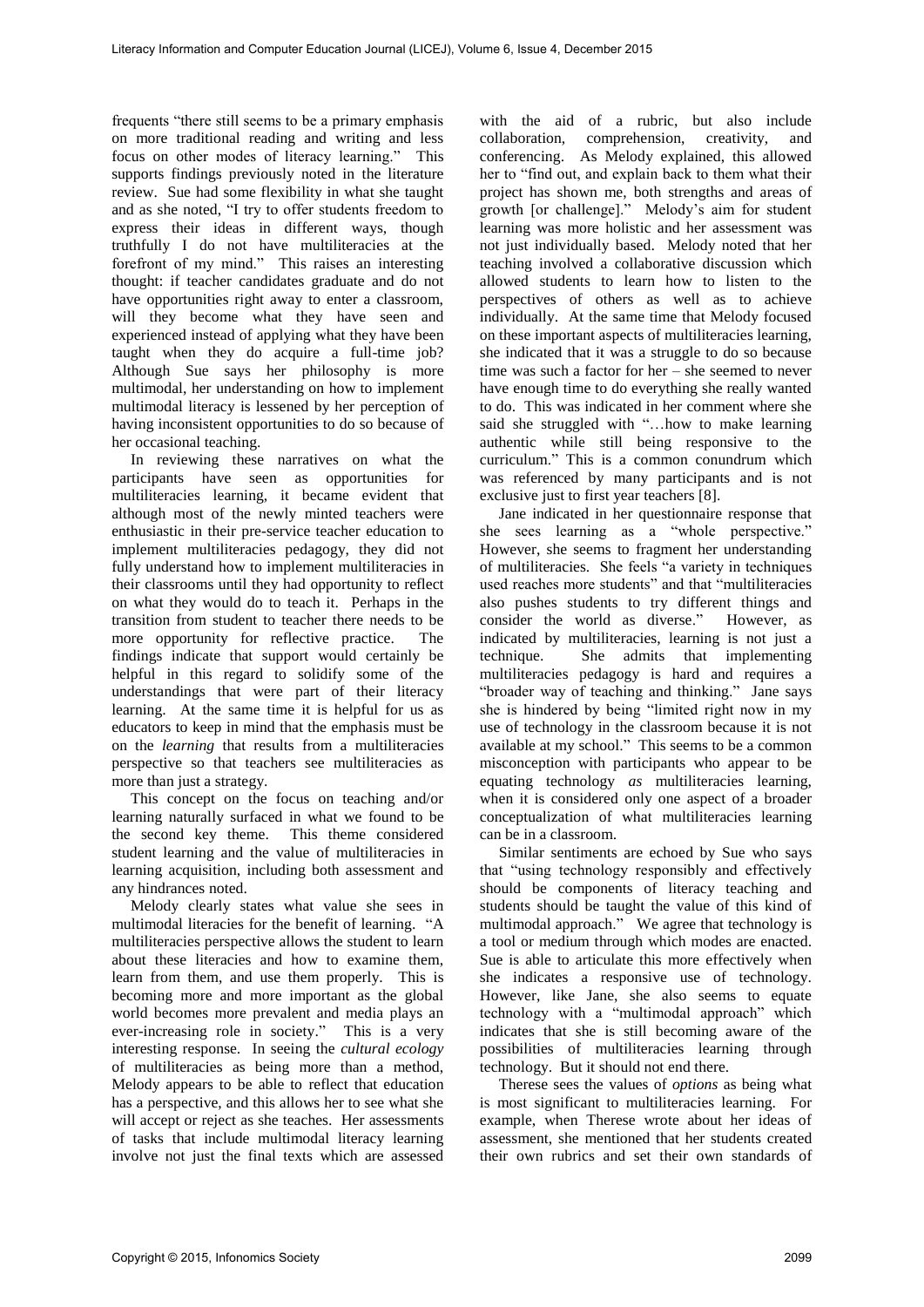learning for themselves when they created multimodal texts. The students also presented their multimodal texts to each other in class. The way Therese put it, "Going above and beyond by using technology or a new method that they have not tried before will give them a level four." A level four is considered the achievement of the standard at a high proficiency. It seems as if Therese is looking at learning from the point of view of personal growth and achievement. She says herself that her biggest challenge is "pushing those students to use multimodal ways of learning." When students have experimented with different ways of learning and have mastered the specifics of particular modes or media, the rubric that they have created for themselves affirms their work. On the one hand, multiliteracies learning affirms student choice in the modes and media that they use to communicate their ideas effectively. Yet, there is also another aspect of this creativity and experimenting with modes and media – what exactly is being assessed? Although it is not clear from the questionnaire what it was that the students were assessing themselves on, it is important to note that within a theory of multiliteracies learning, assessment is most effective when it is holistic and looks at all modes and media<br>and how they have been used. This begs the and how they have been used. question – have the students from this teacher been taught about the affordances of modes and media for their presentations? Do students have facility with the possibilities and constraints of certain modes so that they are able to experiment and have a process of learning that affirms their choices or provides alternate ways of communicating their understanding? Theresa does not indicate that she clearly understands the essence of multiliteracies learning, and, like some other participants, seems to equate multiliteracies as a method more than a way of knowing. These questions surrounding the assessment of multimodal texts are also echoed in the research literature [7, 19]. These questions are something to consider further in order to fully affirm the possibilities of multiliteracies learning.

In summarizing these narratives for student learning and assessment, it is evident that these new teachers feel an urge to adopt a multiliteracies perspective in their work, although their understandings of how to do so vary greatly. The participants voiced both the perceived opportunities and problems that go along with applying newly acquired knowledge about multiliteracies learning. They also provide moments of their quandaries of how to assess texts that are multimodal in nature. Their concern appears to be about what purposeful learning will occur, and how will they find time to plan well for meaningful implementation. It is evident from the participant responses that the idea of assessing new multimodal texts is weaker than the enthusiasm to embrace a new mode. Some of the

first year teacher's experiences may rest on how the first perceptions of multiliteracies were encountered, or in their interpretations of understanding multiliteracies as a 'way of knowing,' or as a way of using technology, or even a way of making a child more of a teacher to self as new ideas enter<br>education. Perhaps, as the research literature Perhaps, as the research literature suggests [4, 2], understanding multiliteracies requires time as it is really a different way of conceptualizing literacy. We think that the participant perspective of a cultural lens is a significant understanding of multiliteracies learning, and that provides a segue to another question we want to ask on how an educational worldview affects the task of teaching. This shall be highlighted further in our educational implications.

In summary, some participant responses indicated that there were opportunities and difficulties for implementing a multiliteracies perspective. Some responses indicated that creativity and flexibility to implement certain multiliteracies pedagogies was purposefully thought out. At other times participant interpretations of what it meant to implement a multiliteracies perspective fell short of the core understandings so that it was seen more as a strategy or as technology for helping teachers teach concepts. Some of the participants suggested that as first year teachers they are thinking about utilizing a multiliteracies pedagogy because it enhances differentiated and/or holistic learning within their classrooms. Specific references also occur from teachers using curriculum materials from more printbased practices to include other modes and media. Noted examples included images (like drawing), video, songs, tactile activities, blogging, and Instagram. Giving students choice in the modes and media they use for representing their ideas is motivating as teachers see students actively engaged in learning. Overall, there arose a distinction between teachers who saw multiliteracies as part of a *cultural ecology for teaching* in the classroom, and those who understood multiliteracies in *fragmented aspects* as either being a strategy or a way to include diversity as 'part' of curriculum, which served to be 'enough' in their reflection of learning and assessment. Similar themes have been found in the literature on the use of multimodal literacy pedagogy as discussed in research by Loerts [8]. In her research, multimodal literacy was seen as something to be negotiated into teaching for engagement purposes. The literature also documents the use of multimodal literacy as "a means to a print-centric end" [8]. This does not mean that print is not valuable, but it must be conceptualized within multiple modes of communication – each of which is considered equal in importance within a multimodal literacy framework. Both the research literature on the use of multimodal literacy learning in classrooms and the reflections from first year teachers echo how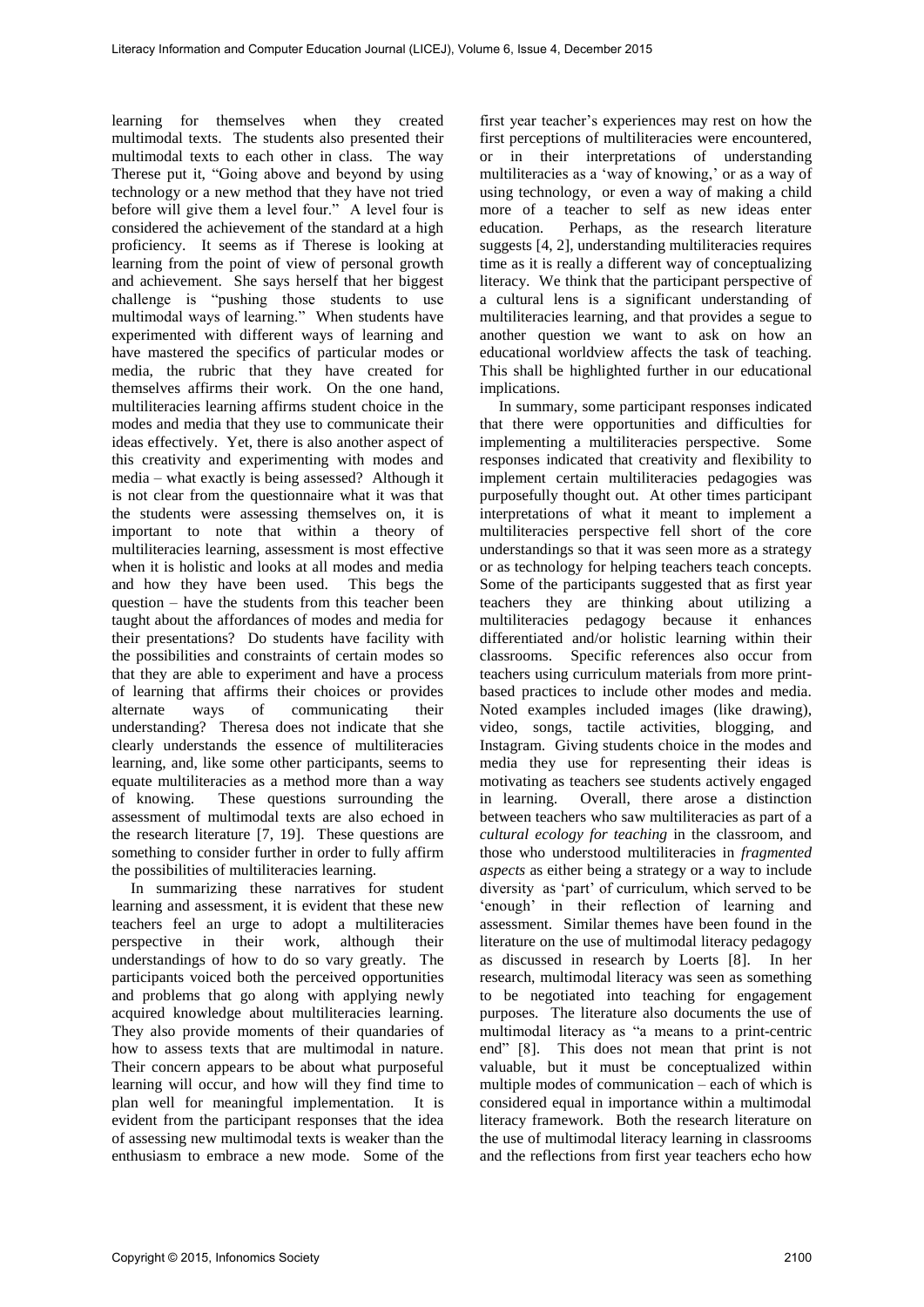the enactment of curriculum from a multiliteracies perspective is still not engrained in pedagogy.

# **7. Educational Implications**

Scant research has been done in following teacher candidates into their first years of teaching as they reflect on their opportunities to implement multiliteracies. In following these first year teachers we uncovered their theoretical understandings and the degrees to which their interpretations of multiliteracies extended into their teaching. The findings are a significant contribution to the research literature, building upon what Elliott-Johns [20] stated in her own research with teacher candidates. In speaking about multimodal ways of communicating, Elliott-Johns stated that educators need to foster "a beginning and not an end" of professional learning within what she calls a "teacher education continuum." [20] Our research has supported this view, in that teachers have a rudimentary understanding of multiliteracies in fragmented forms, but have not fully embraced it within a *cultural ecology* of learning that results in sound pedagogy. This may occur after more classroom experience is obtained.

One of the insights from this research has implications for future research and reflection by educators. Assessments of multimodal texts was something that the participants mentioned as being nebulous at times, although there were first year teachers who did look at assessment more holistically and looked at the process as well as the content. However, a general consensus among these first year teachers point to the fact that it is difficult to know what and how to assess from a multiliteracies perspective – most notably because of their interpretation of what multiliteracies pedagogies entailed. It stands to reason that this is an area of growth for both educators of teacher candidates and of first year teachers (and beyond). We suggest that teacher candidates need to understand the Ontario curriculum expectations as something that can be looked at more holistically so that multiliteracies learning is not subject specific, as some of our findings suggested. In that way teachers can connect learning from a multiliteracies perspective across the curriculum. When educators at all levels start thinking about what counts as literacy, assessment practices will need to reflect the expanding definitions of literacy to encompass multiple modes and media - something already echoed in the research literature [11, 5].

The proposed benefits of this research go beyond what these first year teachers will be able to gain through their engagement in teaching and learning through different modalities. The greater educational community also benefits from this research as the continued understanding of what multiliteracies

learning entails becomes more developed and transformed through all levels of education. Specifically, we as educators have benefited from the insights of this research as we consider how to move forward with our own teaching. One of the things that we learned from this research is how to be responsive in our own teaching of multiliteracies in our teacher education program. With regard to assessment practices of multiliteracies, we take to heart what was previously mentioned about how assessment practiced need to reflect the kinds of multimodal texts that can be created (and interpreted) by students. From this we think it would be beneficial to us as well as other educators to incorporate more discussions about what modes are and what their affordances can be for communication. Then we apply the knowledge to examples and assignments which can then be further debriefed according to their interpretations of the kinds of learning that have taken place within a multiliteracies framework. This would be especially helpful to see *how* the students understand the theoretical basis for multiliteracies and we can refine ideas from there. Because we have seen resistance and misunderstandings in our research and classroom experiences about multiliteracies learning, we know that teachers also sometimes fall back on assessing what they have previously assessed: more printbased literacy practices. This is something that is echoed in the research literature [10] and is notably an area of growth to assure better understanding of multiliteracies pedagogy.

Furthermore, based on the findings of the research one other thing that we as educators have learned is to be more purposeful about how to assess texts that are multimodal and reflective of multiliteracies pedagogy. As we have described in this paper, some participants equated assessment with presentation instead of representation. Actually creating multimodal artefacts may be helpful for students so that they can use these as models for assessment practices that go along with these artefacts. It is with modelling, practice, talking about, giving and getting feedback and reflecting upon newer concepts that one becomes more familiar with the possibilities and constraints of communicating in multimodal ways. It is our hope that these insights may benefit other educators at every level of teaching so as to provide both theoretical grounding and practical applications of multiliteracies that will benefit teachers as they go out into their first year of teaching. We recognize that further data collection on the questions of this study would be purposeful for future research – something we hope to continue. Further research ideas would be to look at how teachers' worldviews affects the task of teaching as theory and practice come together in classrooms.

In conclusion, we propose that the benefits of this research and the implications for further study would